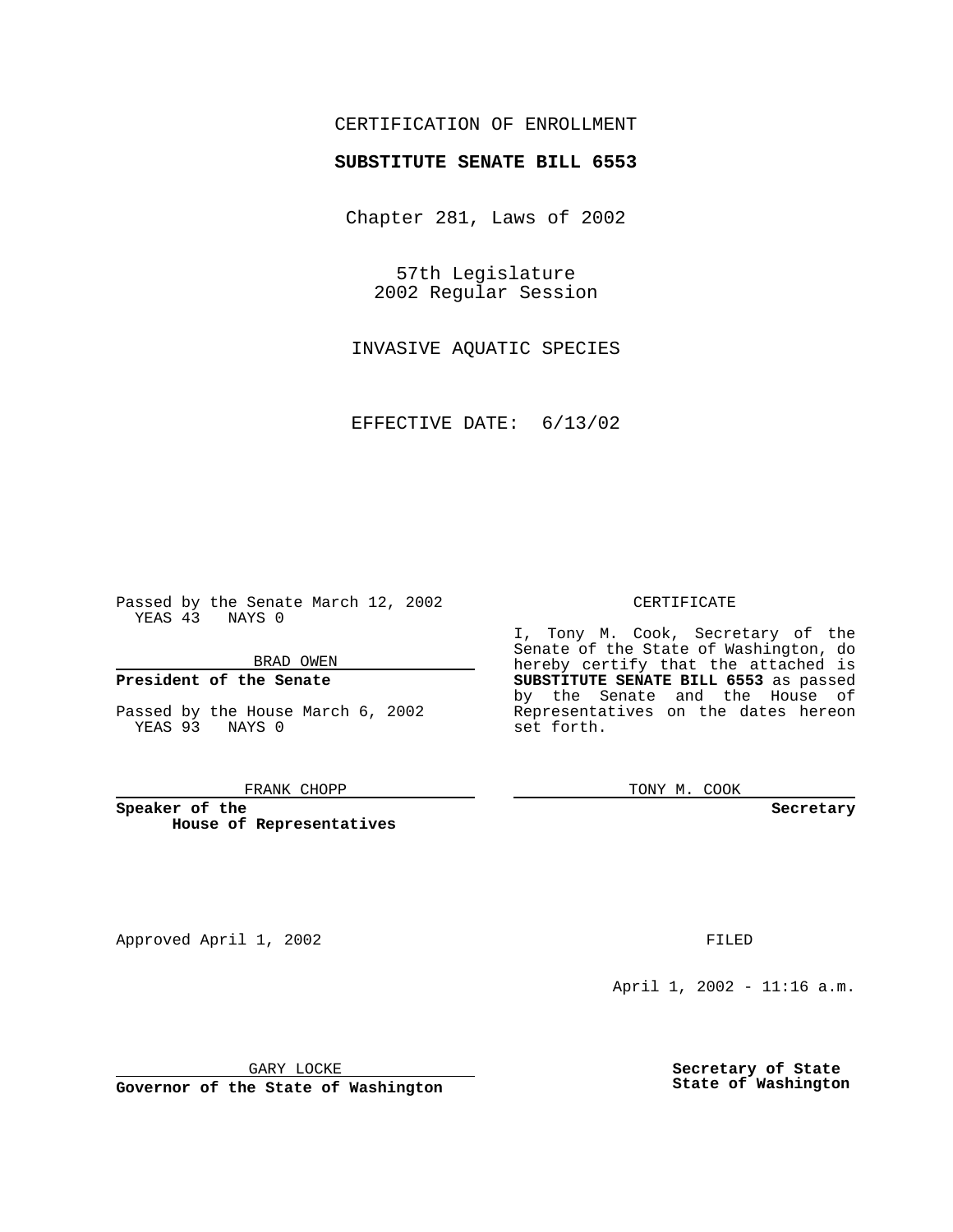## **SUBSTITUTE SENATE BILL 6553** \_\_\_\_\_\_\_\_\_\_\_\_\_\_\_\_\_\_\_\_\_\_\_\_\_\_\_\_\_\_\_\_\_\_\_\_\_\_\_\_\_\_\_\_\_\_\_

\_\_\_\_\_\_\_\_\_\_\_\_\_\_\_\_\_\_\_\_\_\_\_\_\_\_\_\_\_\_\_\_\_\_\_\_\_\_\_\_\_\_\_\_\_\_\_

### AS AMENDED BY THE HOUSE

Passed Legislature - 2002 Regular Session

### **State of Washington 57th Legislature 2002 Regular Session**

**By** Senate Committee on Natural Resources, Parks & Shorelines (originally sponsored by Senators Poulsen, Oke and Regala; by request of Governor Locke)

READ FIRST TIME 02/06/2002.

 AN ACT Relating to invasive aquatic species; amending RCW 77.08.010, 77.12.020, and 77.15.290; reenacting and amending RCW 77.15.080; adding a new section to chapter 77.15 RCW; adding new sections to chapter 77.12 RCW; creating new sections; and prescribing penalties.

BE IT ENACTED BY THE LEGISLATURE OF THE STATE OF WASHINGTON:

 NEW SECTION. **Sec. 1.** The legislature recognizes the potential economic and environmental damage that can occur from the introduction of invasive aquatic species. The purpose of this act is to increase public awareness of invasive aquatic species and enhance the department of fish and wildlife's regulatory capability to address threats posed by these species.

 **Sec. 2.** RCW 77.08.010 and 2001 c 253 s 10 are each amended to read as follows:

 As used in this title or rules adopted under this title, unless the context clearly requires otherwise:

(1) "Director" means the director of fish and wildlife.

(2) "Department" means the department of fish and wildlife.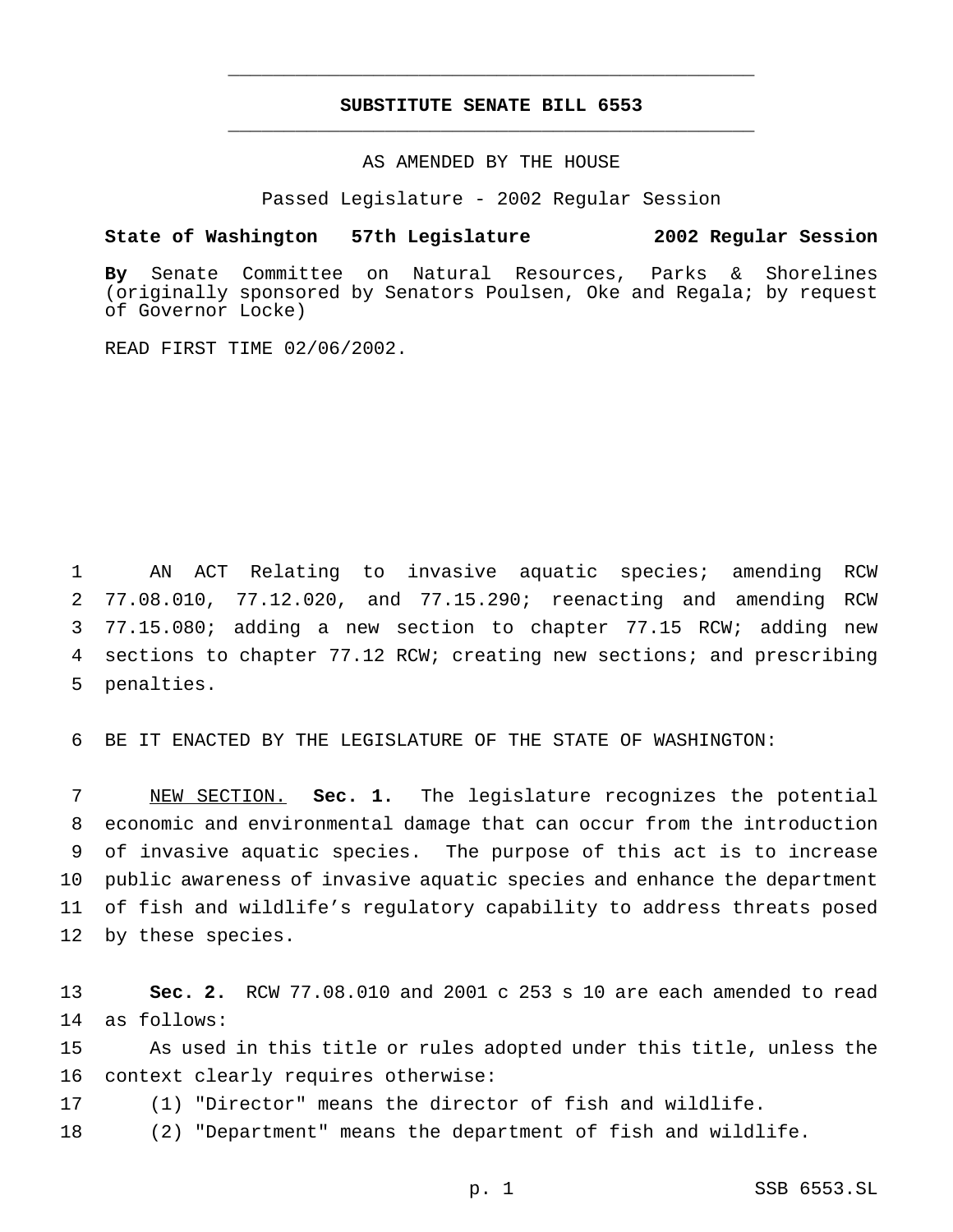(3) "Commission" means the state fish and wildlife commission.

 (4) "Person" means and includes an individual; a corporation; a public or private entity or organization; a local, state, or federal agency; all business organizations, including corporations and partnerships; or a group of two or more individuals acting with a common purpose whether acting in an individual, representative, or official capacity.

 (5) "Fish and wildlife officer" means a person appointed and commissioned by the director, with authority to enforce this title and rules adopted pursuant to this title, and other statutes as prescribed by the legislature. Fish and wildlife officer includes a person commissioned before June 11, 1998, as a wildlife agent or a fisheries patrol officer.

 (6) "Ex officio fish and wildlife officer" means a commissioned officer of a municipal, county, state, or federal agency having as its primary function the enforcement of criminal laws in general, while the officer is in the appropriate jurisdiction. The term "ex officio fish and wildlife officer" includes special agents of the national marine fisheries service, state parks commissioned officers, United States fish and wildlife special agents, department of natural resources enforcement officers, and United States forest service officers, while the agents and officers are within their respective jurisdictions.

 (7) "To hunt" and its derivatives means an effort to kill, injure, capture, or harass a wild animal or wild bird.

 (8) "To trap" and its derivatives means a method of hunting using devices to capture wild animals or wild birds.

 (9) "To fish," "to harvest," and "to take," and their derivatives means an effort to kill, injure, harass, or catch a fish or shellfish. (10) "Open season" means those times, manners of taking, and places or waters established by rule of the commission for the lawful hunting, fishing, taking, or possession of game animals, game birds, game fish, food fish, or shellfish that conform to the special restrictions or physical descriptions established by rule of the commission or that have otherwise been deemed legal to hunt, fish, take, harvest, or possess by rule of the commission. "Open season" includes the first and last days of the established time.

 (11) "Closed season" means all times, manners of taking, and places or waters other than those established by rule of the commission as an open season. "Closed season" also means all hunting, fishing, taking,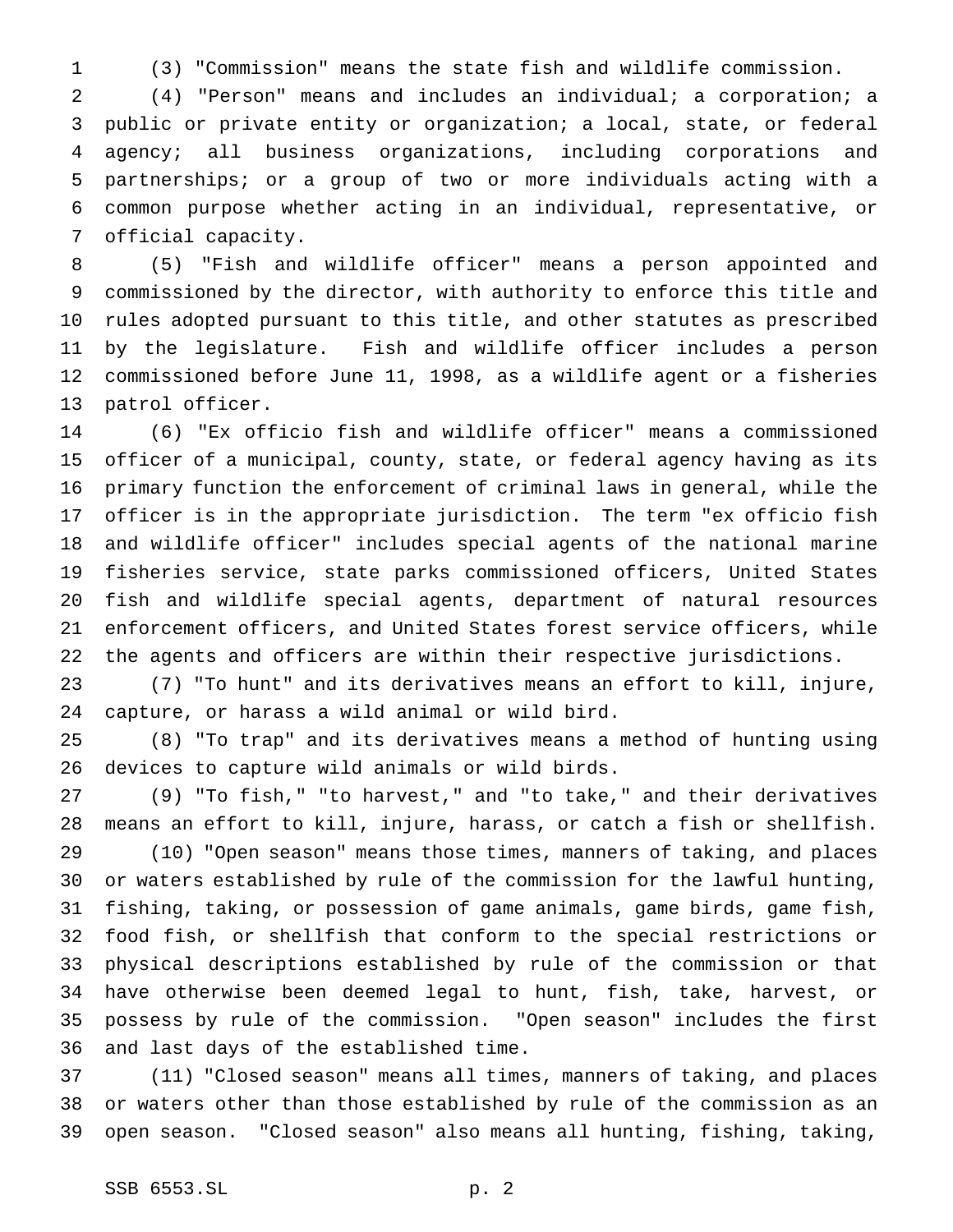or possession of game animals, game birds, game fish, food fish, or shellfish that do not conform to the special restrictions or physical descriptions established by rule of the commission as an open season or that have not otherwise been deemed legal to hunt, fish, take, harvest, or possess by rule of the commission as an open season.

 (12) "Closed area" means a place where the hunting of some or all species of wild animals or wild birds is prohibited.

 (13) "Closed waters" means all or part of a lake, river, stream, or other body of water, where fishing or harvesting is prohibited.

 (14) "Game reserve" means a closed area where hunting for all wild animals and wild birds is prohibited.

 (15) "Bag limit" means the maximum number of game animals, game birds, or game fish which may be taken, caught, killed, or possessed by a person, as specified by rule of the commission for a particular period of time, or as to size, sex, or species.

 (16) "Wildlife" means all species of the animal kingdom whose members exist in Washington in a wild state. This includes but is not limited to mammals, birds, reptiles, amphibians, fish, and invertebrates. The term "wildlife" does not include feral domestic mammals, old world rats and mice of the family Muridae of the order Rodentia, or those fish, shellfish, and marine invertebrates classified as food fish or shellfish by the director. The term "wildlife" includes all stages of development and the bodily parts of wildlife members.

 (17) "Wild animals" means those species of the class Mammalia whose members exist in Washington in a wild state and the species Rana catesbeiana (bullfrog). The term "wild animal" does not include feral domestic mammals or old world rats and mice of the family Muridae of the order Rodentia.

 (18) "Wild birds" means those species of the class Aves whose members exist in Washington in a wild state.

 (19) "Protected wildlife" means wildlife designated by the commission that shall not be hunted or fished.

 (20) "Endangered species" means wildlife designated by the commission as seriously threatened with extinction.

 (21) "Game animals" means wild animals that shall not be hunted except as authorized by the commission.

 (22) "Fur-bearing animals" means game animals that shall not be trapped except as authorized by the commission.

p. 3 SSB 6553.SL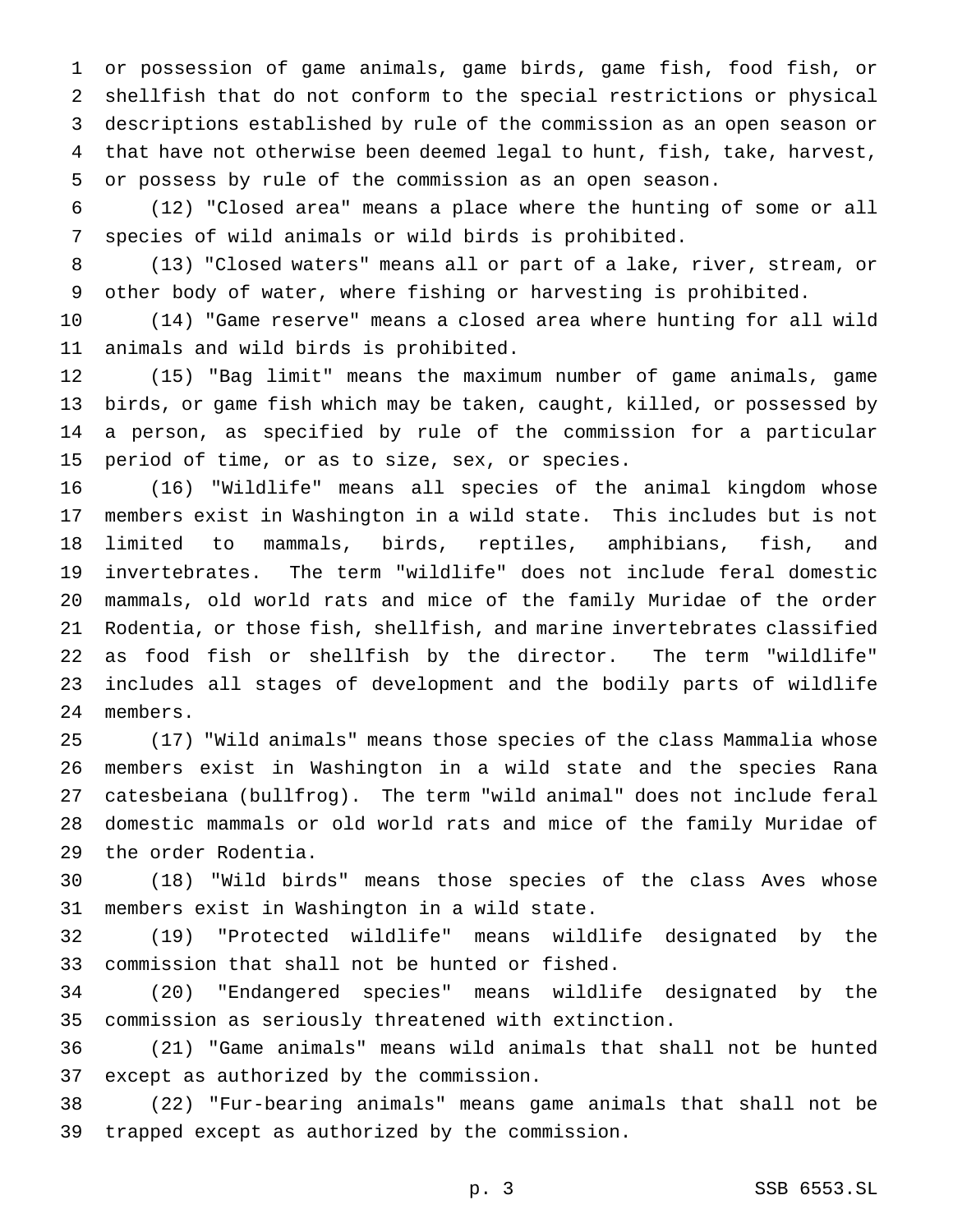(23) "Game birds" means wild birds that shall not be hunted except as authorized by the commission.

 (24) "Predatory birds" means wild birds that may be hunted throughout the year as authorized by the commission.

 (25) "Deleterious exotic wildlife" means species of the animal kingdom not native to Washington and designated as dangerous to the environment or wildlife of the state.

 (26) "Game farm" means property on which wildlife is held or raised for commercial purposes, trade, or gift. The term "game farm" does not include publicly owned facilities.

 (27) "Person of disability" means a permanently disabled person who is not ambulatory without the assistance of a wheelchair, crutches, or similar devices.

 (28) "Fish" includes all species classified as game fish or food fish by statute or rule, as well as all fin fish not currently classified as food fish or game fish if such species exist in state waters. The term "fish" includes all stages of development and the bodily parts of fish species.

 (29) "Raffle" means an activity in which tickets bearing an individual number are sold for not more than twenty-five dollars each and in which a permit or permits are awarded to hunt or for access to hunt big game animals or wild turkeys on the basis of a drawing from the tickets by the person or persons conducting the raffle.

 (30) "Youth" means a person fifteen years old for fishing and under sixteen years old for hunting.

(31) "Senior" means a person seventy years old or older.

 (32) "License year" means the period of time for which a recreational license is valid. The license year begins April 1st, and ends March 31st.

 (33) "Saltwater" means those marine waters seaward of river mouths. (34) "Freshwater" means all waters not defined as saltwater including, but not limited to, rivers upstream of the river mouth, lakes, ponds, and reservoirs.

 (35) "State waters" means all marine waters and fresh waters within ordinary high water lines and within the territorial boundaries of the state.

 (36) "Offshore waters" means marine waters of the Pacific Ocean outside the territorial boundaries of the state, including the marine waters of other states and countries.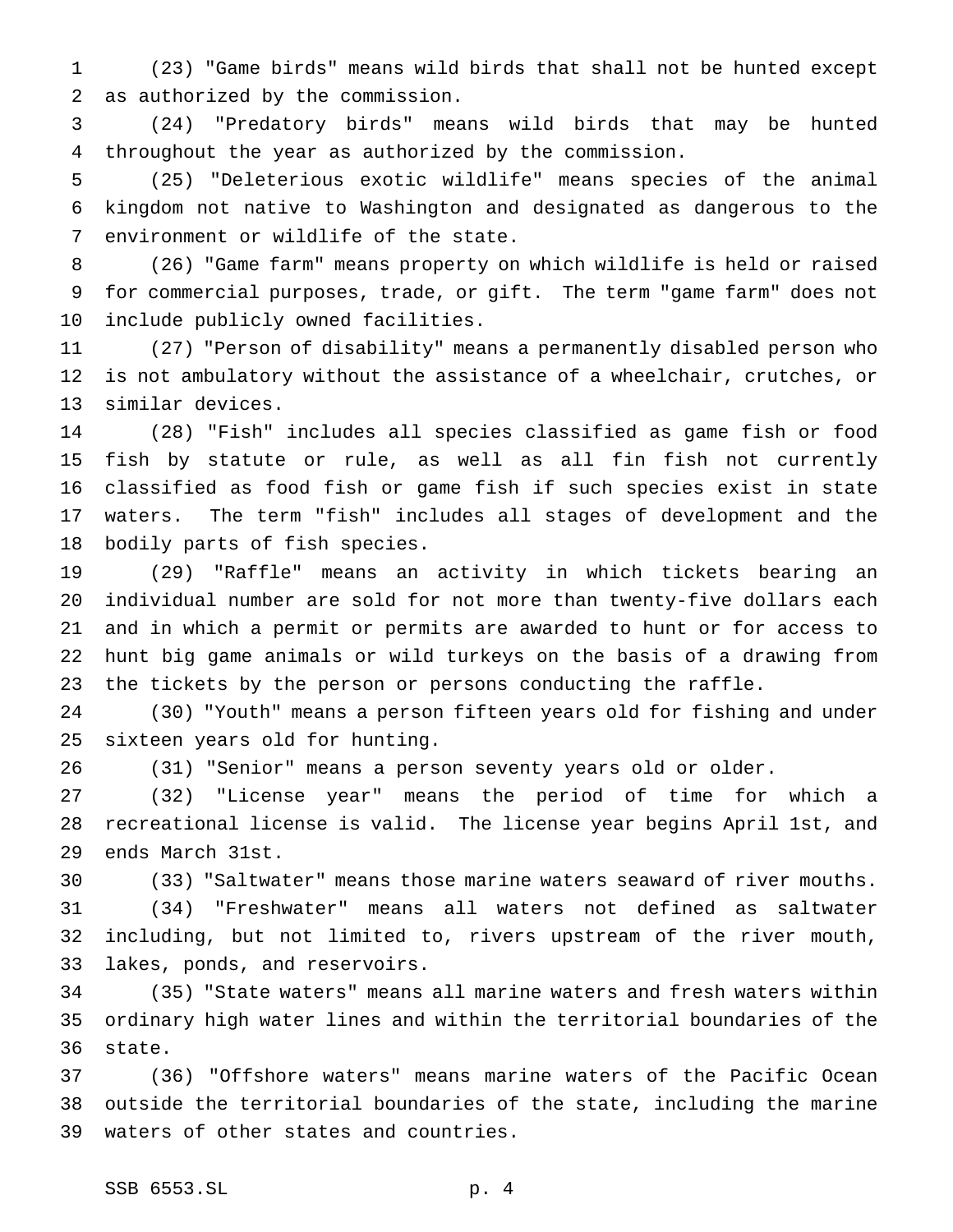(37) "Concurrent waters of the Columbia river" means those waters of the Columbia river that coincide with the Washington-Oregon state boundary.

 (38) "Resident" means a person who has maintained a permanent place of abode within the state for at least ninety days immediately preceding an application for a license, has established by formal evidence an intent to continue residing within the state, and who is not licensed to hunt or fish as a resident in another state.

 (39) "Nonresident" means a person who has not fulfilled the qualifications of a resident.

 (40) "Shellfish" means those species of marine and freshwater invertebrates that have been classified and that shall not be taken except as authorized by rule of the commission. The term "shellfish" includes all stages of development and the bodily parts of shellfish species.

 (41) "Commercial" means related to or connected with buying, selling, or bartering.

 (42) "To process" and its derivatives mean preparing or preserving fish, wildlife, or shellfish.

 (43) "Personal use" means for the private use of the individual taking the fish or shellfish and not for sale or barter.

 (44) "Angling gear" means a line attached to a rod and reel capable of being held in hand while landing the fish or a hand-held line operated without rod or reel.

 (45) "Fishery" means the taking of one or more particular species of fish or shellfish with particular gear in a particular geographical area.

 (46) "Limited-entry license" means a license subject to a license limitation program established in chapter 77.70 RCW.

 (47) "Seaweed" means marine aquatic plant species that are dependent upon the marine aquatic or tidal environment, and exist in either an attached or free floating form, and includes but is not limited to marine aquatic plants in the classes Chlorophyta, Phaeophyta, and Rhodophyta.

 (48) "Trafficking" means offering, attempting to engage, or engaging in sale, barter, or purchase of fish, shellfish, wildlife, or deleterious exotic wildlife.

 (49) "Invasive species" means a plant species or a nonnative animal species that either: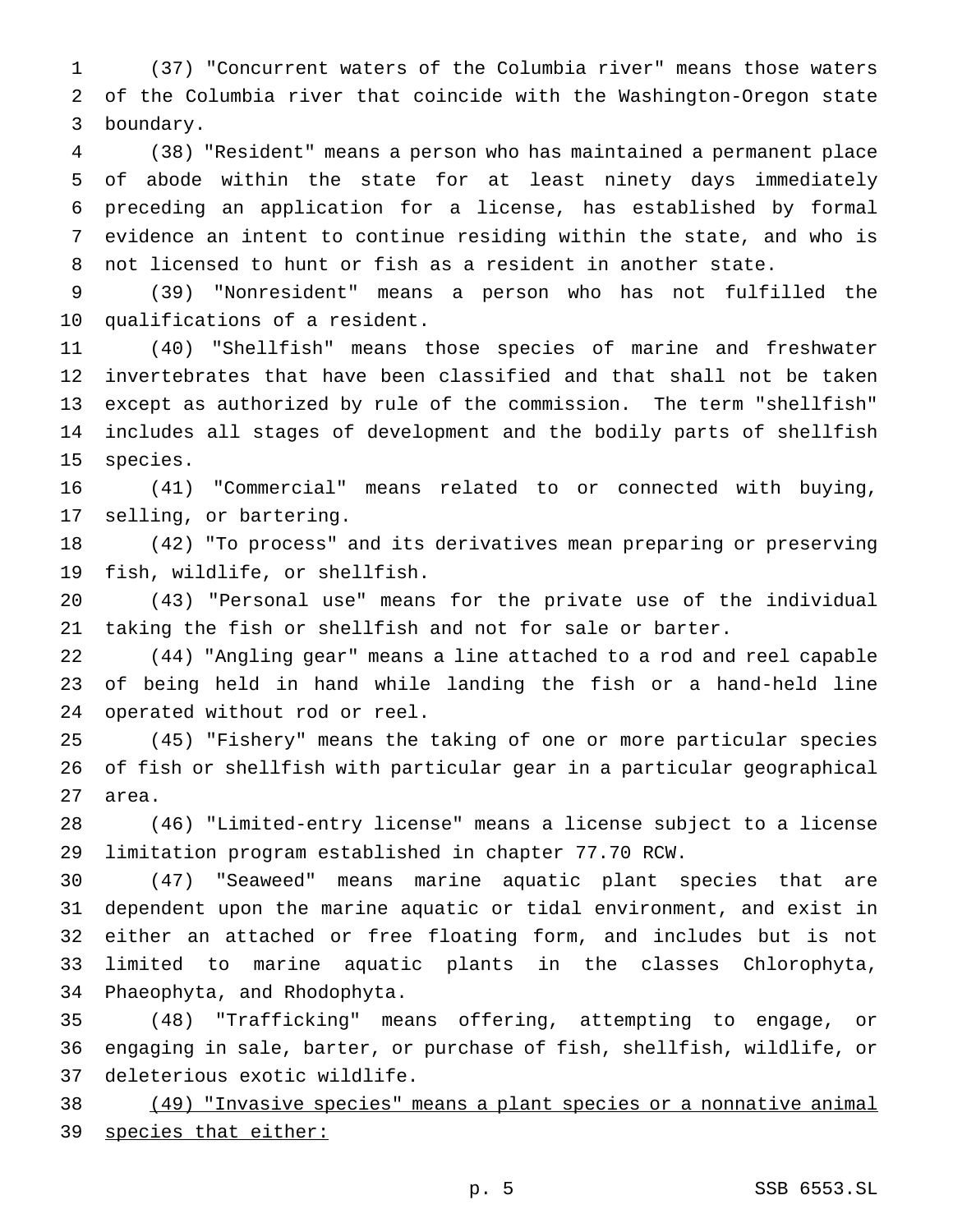(a) Causes or may cause displacement of, or otherwise threatens, 2 native species in their natural communities;

 (b) Threatens or may threaten natural resources or their use in the state;

- (c) Causes or may cause economic damage to commercial or recreational activities that are dependent upon state waters; or
- 7 (d) Threatens or harms human health.

 (50) "Prohibited aquatic animal species" means an invasive species of the animal kingdom that has been classified as a prohibited aquatic animal species by the commission.

 (51) "Regulated aquatic animal species" means a potentially 12 invasive species of the animal kingdom that has been classified as a 13 regulated aquatic animal species by the commission.

 (52) "Unregulated aquatic animal species" means a nonnative animal 15 species that has been classified as an unregulated aquatic animal species by the commission.

 (53) "Unlisted aquatic animal species" means a nonnative animal species that has not been classified as a prohibited aquatic animal 19 species, a regulated aquatic animal species, or an unregulated aquatic animal species by the commission.

 (54) "Aquatic plant species" means an emergent, submersed, partially submersed, free-floating, or floating-leaving plant species that grows in or near a body of water or wetland.

 **Sec. 3.** RCW 77.12.020 and 1994 c 264 s 53 are each amended to read as follows:

 (1) The director shall investigate the habits and distribution of the various species of wildlife native to or adaptable to the habitats of the state. The commission shall determine whether a species should be managed by the department and, if so, classify it under this section.

 (2) The commission may classify by rule wild animals as game animals and game animals as fur-bearing animals.

 (3) The commission may classify by rule wild birds as game birds or predatory birds. All wild birds not otherwise classified are protected wildlife.

 (4) In addition to those species listed in RCW 77.08.020, the commission may classify by rule as game fish other species of the class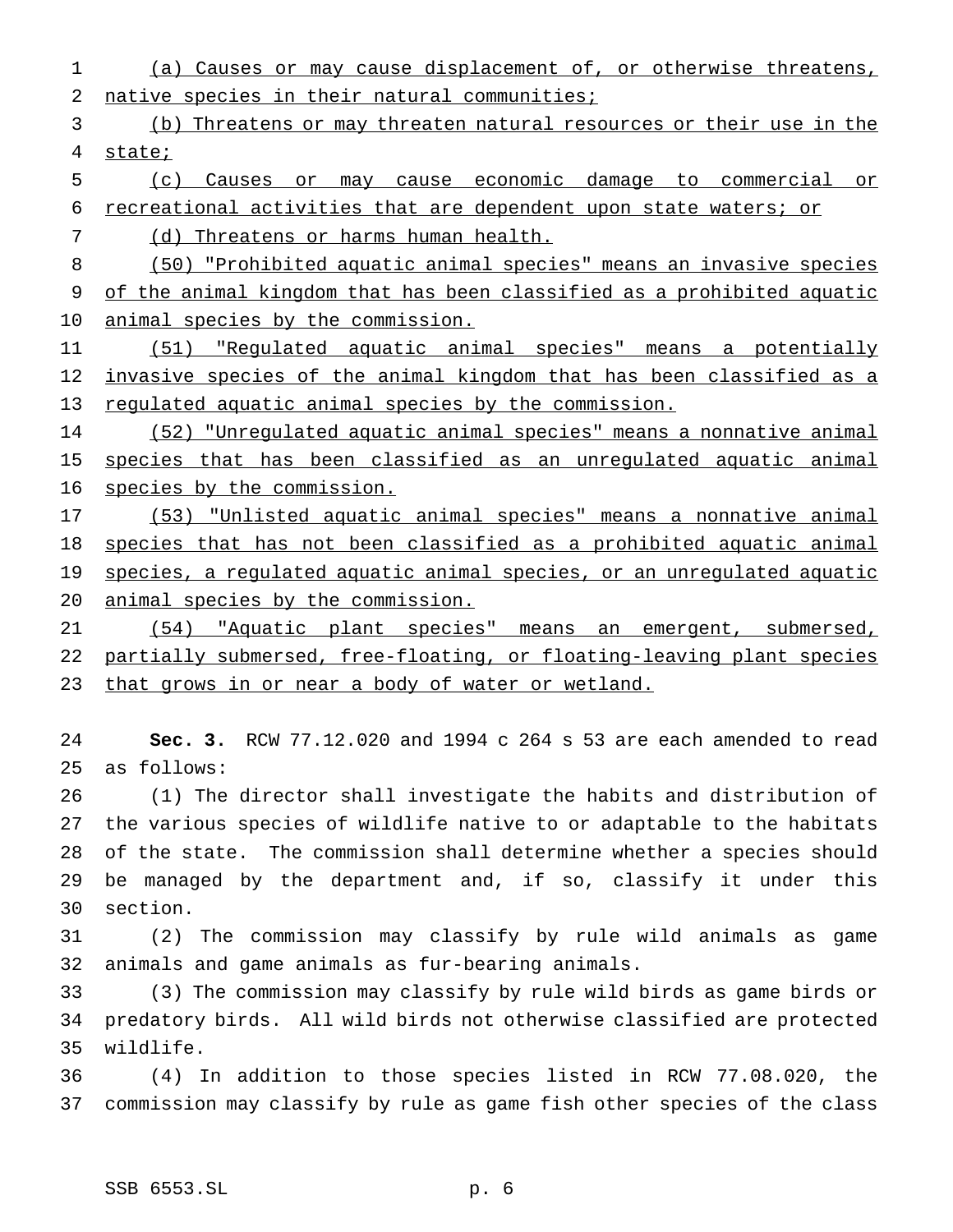Osteichthyes that are commonly found in fresh water except those classified as food fish by the director.

 (5) The director may recommend to the commission that a species of wildlife should not be hunted or fished. The commission may designate species of wildlife as protected.

 (6) If the director determines that a species of wildlife is seriously threatened with extinction in the state of Washington, the director may request its designation as an endangered species. The commission may designate an endangered species.

 (7) If the director determines that a species of the animal kingdom, not native to Washington, is dangerous to the environment or wildlife of the state, the director may request its designation as deleterious exotic wildlife. The commission may designate deleterious exotic wildlife.

15 (8) Upon recommendation by the director, the commission may classify nonnative aquatic animal species according to the following categories:

 (a) Prohibited aquatic animal species: These species are 19 considered by the commission to have a high risk of becoming an invasive species and may not be possessed, imported, purchased, sold, propagated, transported, or released into state waters except as 22 provided in section 4 of this act;

 (b) Regulated aquatic animal species: These species are considered by the commission to have some beneficial use along with a moderate, but manageable risk of becoming an invasive species, and may not be 26 released into state waters, except as provided in section 4 of this 27 act. The commission shall classify the following commercial aquaculture species as regulated aquatic animal species, and allow 29 their release into state waters pursuant to rule of the commission: Pacific oyster (Crassostrea gigas), kumamoto oyster (Crassostrea sikamea), European flat oyster (Ostrea edulis), eastern oyster (Crassostrea virginica), manila clam (Tapes philippinarum), blue mussel (Mytilus galloprovincialis), and suminoe oyster (Crassostrea ariankenisis);

 (c) Unregulated aquatic animal species: These species are considered by the commission as having some beneficial use along with 37 a low risk of becoming an invasive species, and are not subject to regulation under this title;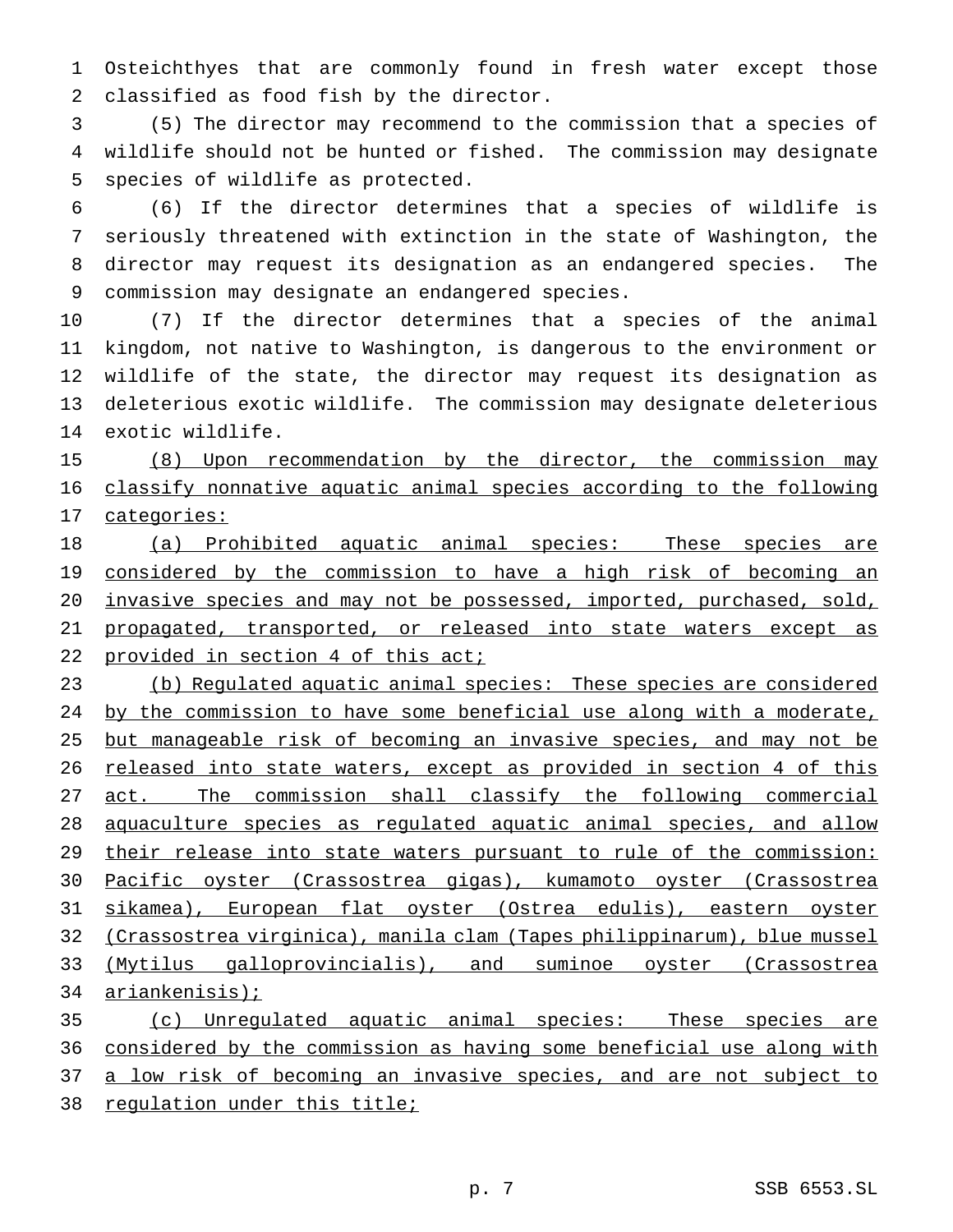(d) Unlisted aquatic animal species: These species are not designated as a prohibited aquatic animal species, regulated aquatic 3 animal species, or unregulated aquatic animal species by the 4 commission, and may not be released into state waters. Upon request, the commission may determine the appropriate category for an unlisted aquatic animal species and classify the species accordingly;

 (e) This subsection (8) does not apply to the transportation or 8 release of nonnative aquatic animal species by ballast water or ballast water discharge.

10 (9) Upon recommendation by the director, the commission may develop 11 a work plan to eradicate native aquatic species that threaten human 12 health. Priority shall be given to water bodies that the department of health has classified as representing a threat to human health based on 14 the presence of a native aquatic species.

 NEW SECTION. **Sec. 4.** A new section is added to chapter 77.15 RCW to read as follows:

 (1) A person is guilty of unlawful use of a prohibited aquatic animal species if he or she possesses, imports, purchases, sells, propagates, transports, or releases a prohibited aquatic animal species within the state, except as provided in this section.

(2) Unless otherwise prohibited by law, a person may:

 (a) Transport prohibited aquatic animal species to the department, or to another destination designated by the director, in a manner designated by the director, for purposes of identifying a species or 25 reporting the presence of a species;

 (b) Possess a prohibited aquatic animal species if he or she is in the process of removing it from watercraft or equipment in a manner specified by the department;

 (c) Release a prohibited aquatic animal species if the species was caught while fishing and it is being immediately returned to the water from which it came; or

 (d) Possess, transport, or release a prohibited aquatic animal species as the commission may otherwise prescribe.

 (3) Unlawful use of a prohibited aquatic animal species is a gross misdemeanor. A subsequent violation of subsection (1) of this section within five years is a class C felony.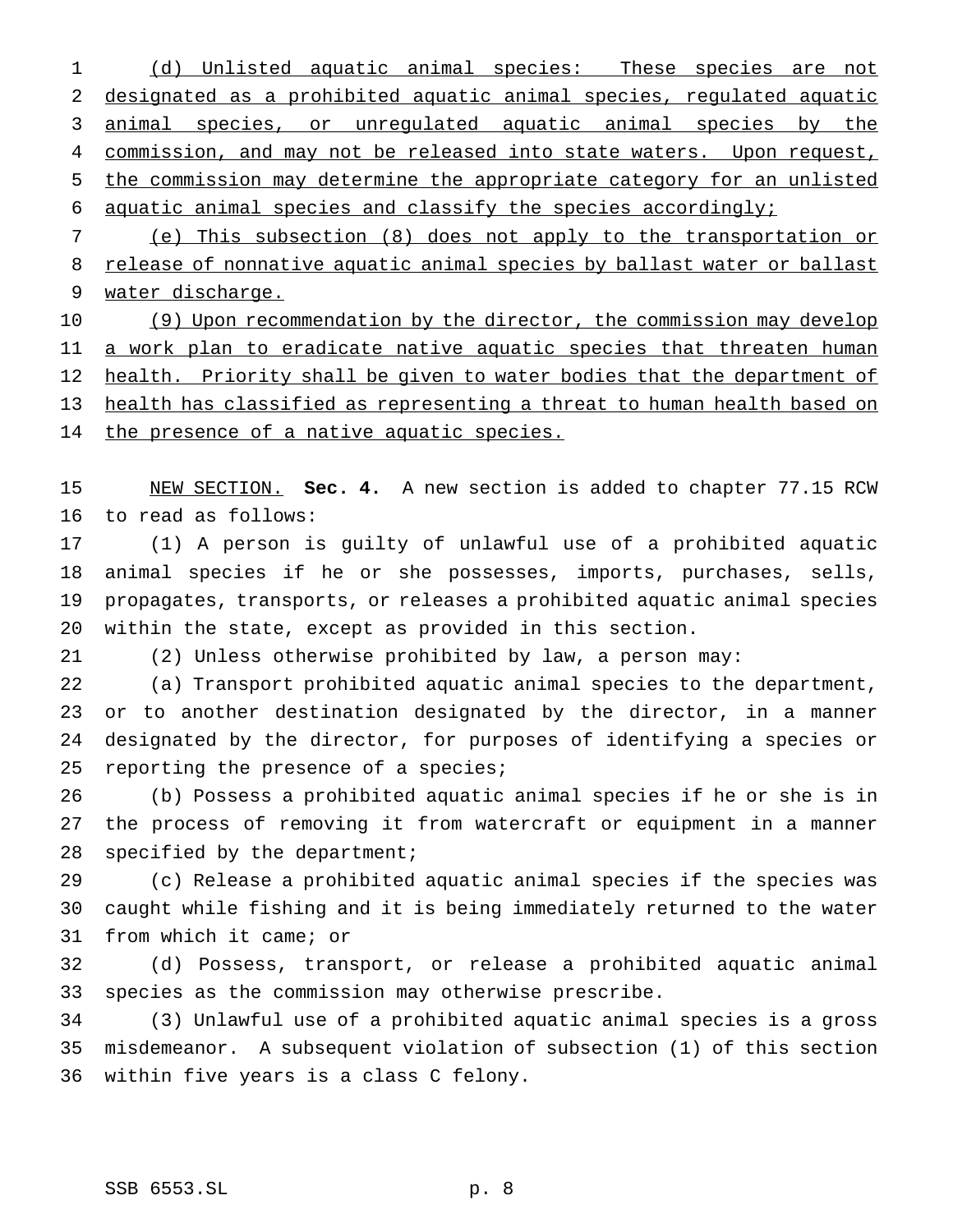(4) A person is guilty of unlawful release of a regulated aquatic animal species if he or she releases a regulated aquatic animal species into state waters, unless allowed by the commission.

 (5) Unlawful release of a regulated aquatic animal species is a gross misdemeanor.

 (6) A person is guilty of unlawful release of an unlisted aquatic animal species if he or she releases an unlisted aquatic animal species into state waters without requesting a commission designation under RCW 77.12.020.

 (7) Unlawful release of an unlisted aquatic animal species is a gross misdemeanor.

 (8) This section does not apply to the transportation or release of organisms in ballast water.

 NEW SECTION. **Sec. 5.** A new section is added to chapter 77.12 RCW to read as follows:

 (1) The commission may designate by rule state waters as infested if the director determines that these waters contain a prohibited aquatic animal species.

 (2) The commission, in consultation with the department of ecology, may designate state waters as infested if it is determined that these waters contain an invasive aquatic plant species.

 (3) The department shall work with the aquatic nuisance species committee and its member agencies to create educational materials informing the public of state waters that are infested with invasive species, and advise them of applicable rules and practices designed to reduce the spread of the invasive species infesting the waters.

 NEW SECTION. **Sec. 6.** A new section is added to chapter 77.12 RCW to read as follows:

 (1) The director shall create a rapid response plan in cooperation with the aquatic nuisance species committee and its member agencies that describes actions to be taken when a prohibited aquatic animal species is found to be infesting a water body. These actions include eradication or control programs where feasible and containment of infestation where practical through notification, public education, and the enforcement of regulatory programs.

 (2) The commission may adopt rules to implement the rapid response plan.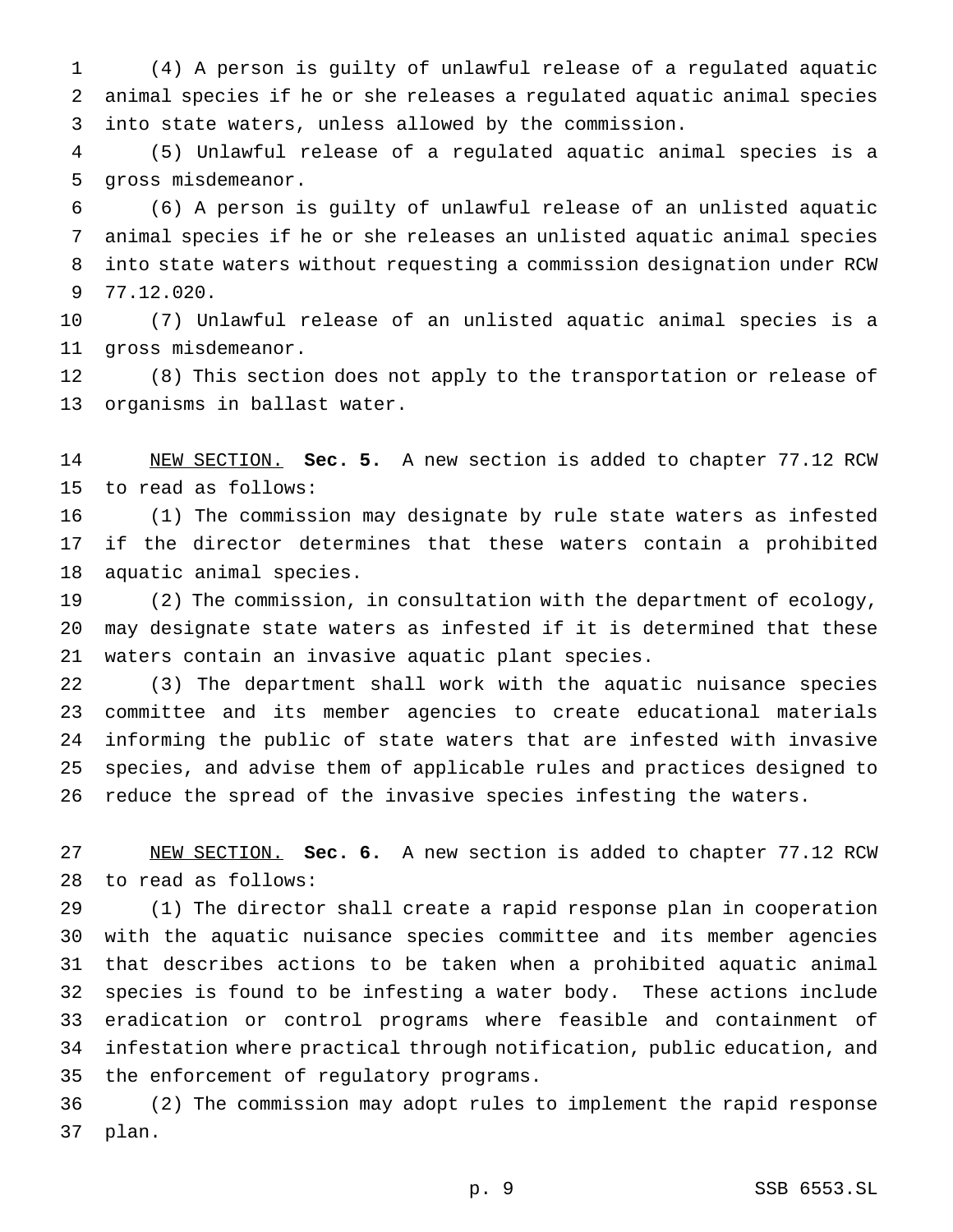(3) The director, the department of ecology, and the Washington state parks and recreation commission may post signs at water bodies that are infested with aquatic animal species that are classified as prohibited aquatic animal species under RCW 77.12.020 or with invasive species of the plant kingdom. The signs should identify the prohibited plant and animal species present and warn users of the water body of the hazards and penalties for possessing and transporting these species. Educational signs may be placed at uninfested sites.

 **Sec. 7.** RCW 77.15.290 and 2001 c 253 s 35 are each amended to read as follows:

 (1) A person is guilty of unlawful transportation of fish or wildlife in the second degree if the person:

 (a) Knowingly imports, moves within the state, or exports fish, shellfish, or wildlife in violation of any rule of the commission or the director governing the transportation or movement of fish, shellfish, or wildlife and the transportation does not involve big game, endangered fish or wildlife, deleterious exotic wildlife, or fish, shellfish, or wildlife having a value greater than two hundred fifty dollars; or

 (b) Possesses but fails to affix or notch a big game transport tag as required by rule of the commission or director.

 (2) A person is guilty of unlawful transportation of fish or wildlife in the first degree if the person:

 (a) Knowingly imports, moves within the state, or exports fish, shellfish, or wildlife in violation of any rule of the commission or the director governing the transportation or movement of fish, shellfish, or wildlife and the transportation involves big game, endangered fish or wildlife, deleterious exotic wildlife, or fish, shellfish, or wildlife with a value of two hundred fifty dollars or more; or

 (b) Knowingly transports shellfish, shellstock, or equipment used in commercial culturing, taking, handling, or processing shellfish without a permit required by authority of this title.

 (3)(a) Unlawful transportation of fish or wildlife in the second degree is a misdemeanor.

 (b) Unlawful transportation of fish or wildlife in the first degree is a gross misdemeanor.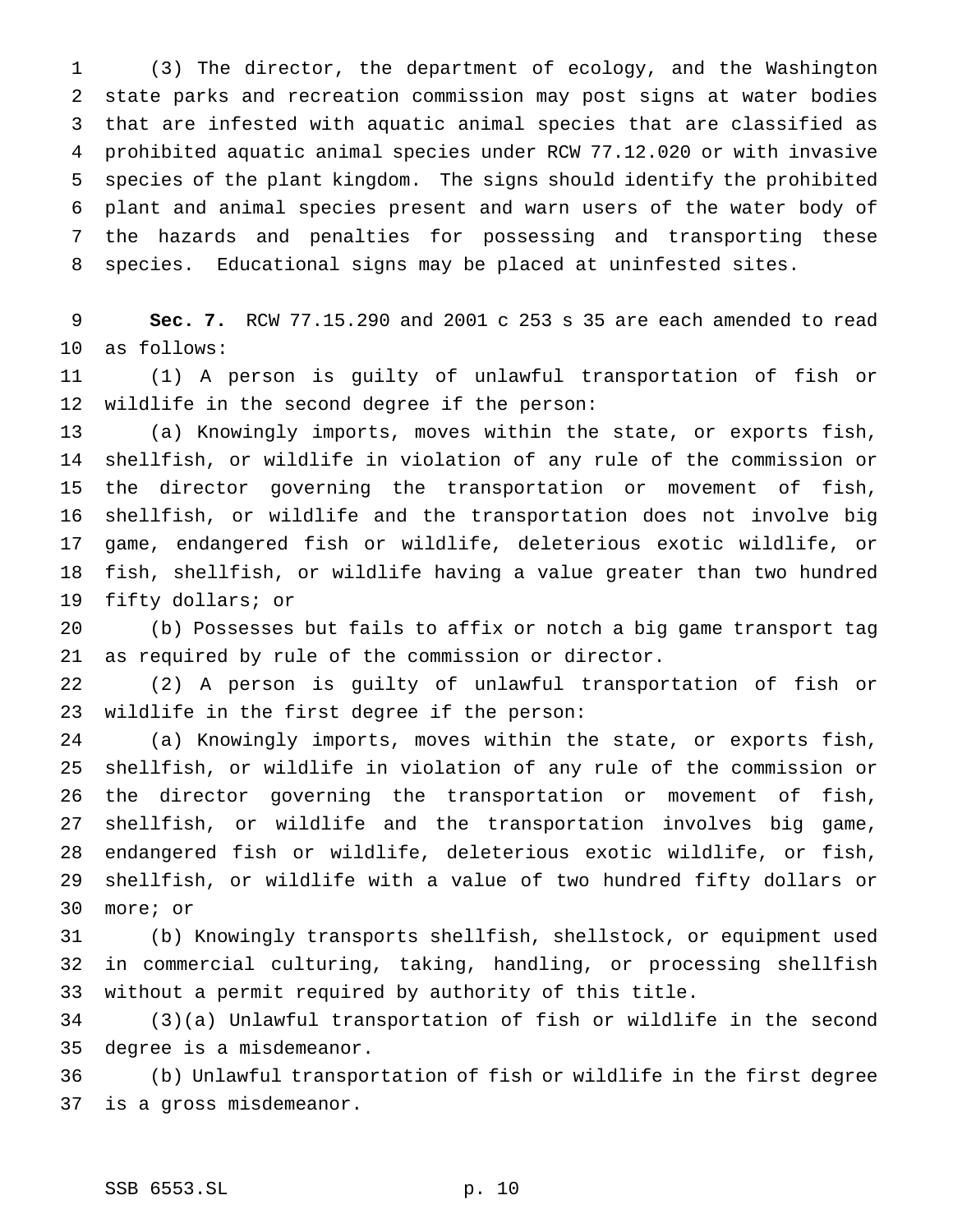(4) A person is guilty of unlawful transport of aquatic plants if 2 the person transports aquatic plants on any state or public road, including forest roads, except as provided in this section.

 (5) Unless otherwise prohibited by law, a person may transport aquatic plants:

 (a) To the department, or to another destination designated by the 7 director, in a manner designated by the department, for purposes of 8 identifying a species or reporting the presence of a species;

 (b) When legally obtained for aquarium use, wetland or lakeshore 10 restoration, or ornamental purposes;

 (c) When transporting a commercial aquatic plant harvester to a 12 suitable location for purposes of removing aquatic plants;

 (d) In a manner that prevents their unintentional dispersal, to a 14 suitable location for disposal, research, or educational purposes; or

(e) As the commission may otherwise prescribe.

(6) Unlawful transport of aquatic plants is a misdemeanor.

 **Sec. 8.** RCW 77.15.080 and 2001 c 306 s 1 and 2001 c 253 s 23 are each reenacted and amended to read as follows:

 (1) Based upon articulable facts that a person is engaged in fishing, harvesting, or hunting activities, fish and wildlife officers have the authority to temporarily stop the person and check for valid licenses, tags, permits, stamps, or catch record cards, and to inspect all fish, shellfish, seaweed, and wildlife in possession as well as the equipment being used to ensure compliance with the requirements of this title, and may request the person to write his or her signature for comparison with the signature on the license. Failure to comply with the request is prima facie evidence that the person is not the person named on the license. For licenses purchased over the internet or telephone, fish and wildlife officers may require the person, if age eighteen or older, to exhibit a driver's license or other photo identification.

 (2) Based upon articulable facts that a person is transporting a 33 prohibited aquatic animal species or any aquatic plant, fish and wildlife officers and ex officio fish and wildlife officers have the 35 authority to temporarily stop the person and inspect the watercraft to 36 ensure that the watercraft and associated equipment are not transporting prohibited aquatic animal species or aquatic plants.